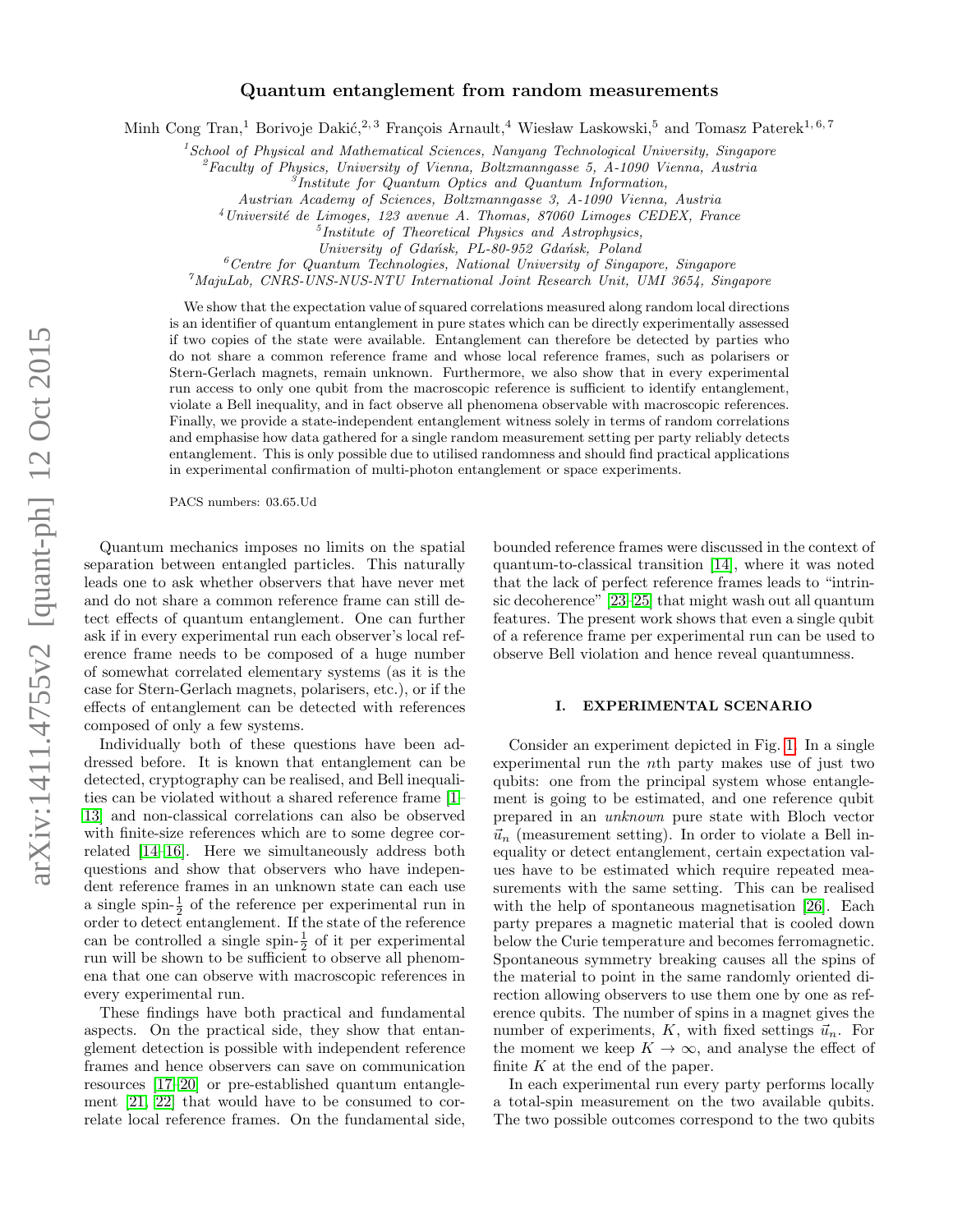in the singlet state,  $|\psi^{-}\rangle\langle\psi^{-}|$ , in which case the observer assigns outcome  $-3$ , or a state in the triplet subspace,  $1-\vert \psi^{-} \rangle \langle \psi^{-} \vert$ , in which case the observer assigns outcome +1. Altogether the quantum mechanical observable of the nth party is given by

$$
(\mathbb{1} - |\psi^{-}\rangle\langle\psi^{-}|) - 3|\psi^{-}\rangle\langle\psi^{-}| = \sum_{j=x,y,z} \sigma_{j} \otimes \sigma_{j}, \qquad (1)
$$

where  $\sigma_i$  is the corresponding Pauli matrix. It is now straightforward to verify that the correlation function between results  $+1/-3$  obtained on the principal system in arbitrary state  $\rho$  and the reference qubits reads:

<span id="page-1-1"></span>
$$
E(\vec{u}_1, \dots, \vec{u}_N) = \sum_{j_1 \dots j_N = x, y, z} T_{j_1 \dots j_N} \cdot (\vec{u}_1)_{j_1} \dots (\vec{u}_N)_{j_N},
$$
\n(2)

where  $T_{j_1...j_N} = \text{Tr}(\rho.\sigma_{j_1} \otimes \cdots \otimes \sigma_{j_N})$  are the correlation tensor elements of the state of the principal system and  $(\vec{u}_n)_{j_n}$  is the  $j_n$ <sup>th</sup> component of the Bloch vector  $\vec{u}_n$ . One recognises that Eq. [\(2\)](#page-1-1) is exactly the same as the correlation function between the outcomes of dichotomic  $\pm 1$  observables in the presence of macroscopic reference frames in every experimental run. Therefore, given ability to prepare (non-random) states  $\vec{u}_n$ , Eq. [\(2\)](#page-1-1) shows that all quantum phenomena involving dichotomic observables on qubits and macroscopic reference frames in every experimental run can also be observed using a single qubit from a macroscopic reference per experimental run and total-spin local observables. In particular this allows violation of an arbitrary Bell inequality with the



<span id="page-1-0"></span>FIG. 1: Entanglement detection with minimal independent reference frames. In every experimental run, each obersever, enumerated from  $1$  to  $N$ , receives one qubit from a principal system (violet) and takes one qubit from the ensemble of identically aligned reference qubits (orange). The reference qubits are all in the same unknown random state obtained e.g. by cooling a magnetic material below the Curie temperature. Different observers have independent reference qubits so they can be placed even in far away arms of the galaxy. We show that correlations between results of local total-spin measurements with outcomes denoted by S and T detect quantum entanglement for the principal system in an arbitrary pure state and some mixed ones. In principle this requires infinitely many experimental runs in order to average over random directions and in order to estimate correlation functions for fixed directions, but we also demonstrate that this technique is useful in the presence of finite resources.

single reference qubit per party per experimental run. For comparison, Costa et al. concluded that using spin coherent states as references (of the same size for every party) requires a system of dimension six in every experimental run for the violation of the CHSH inequality, and of dimension four for the Mermin inequalities, in the limit of  $N \to \infty$  [\[14\]](#page-6-1).

#### II. RANDOM CORRELATIONS

We proceed to show how correlations measured along M sets of random local directions are related to quantum entanglement. We first assume  $M \to \infty$ , and analyse the effect of finite M at the end of the paper.

Let us represent each setting vector  $\vec{u}_n$  in spherical coordinates  $\vec{u}_n = (\sin \theta_n \cos \phi_n, \sin \theta_n \sin \phi_n, \cos \theta_n).$ We define *random correlations* as the expectation value of squared correlation functions averaged over uniform choices of settings for each individual observer

$$
\mathcal{R} \equiv \frac{1}{(4\pi)^N} \int d\vec{u}_1 \dots \int d\vec{u}_N \ E^2(\vec{u}_1, \dots, \vec{u}_N), \qquad (3)
$$

where  $d\vec{u}_n = \sin \theta_n d\theta_n d\phi_n$  is the usual measure on the unit sphere. Instead of averaging over random  $\vec{u}_n, \mathcal{R}$ can also be estimated from correlations along orthogonal local directions  $\vec{x}, \vec{y}, \vec{z}$ . Let us introduce a quantity which we refer to as the length of correlations:

$$
\mathcal{C} \equiv \sum_{\vec{u}_1,\dots,\vec{u}_N=\vec{x},\vec{y},\vec{z}} E^2(\vec{u}_1,\dots,\vec{u}_N). \tag{4}
$$

Since  $\mathcal C$  is invariant under local unitary operations (local rotations) [\[27\]](#page-6-10), and the random correlations are the average of  $\mathcal C$  over random rotations applied to local bases  $\vec{x}, \vec{y}, \vec{z}$ , it is merely a mathematical step to obtain:

$$
\mathcal{R} = \mathcal{C}/3^N,\tag{5}
$$

where the factor of  $1/3$  for every observer takes into account the fact that rotating one axis over a  $4\pi$  solid angle also makes the other two axes rotate over a  $4\pi$  solid angle. The following theorem shows a universal lower bound on the random correlations in every pure state  $|\psi\rangle$  of N qubits.

# <span id="page-1-2"></span>**Theorem 1.** For all pure states of N qubits,  $\mathcal{R} \geq 1/3^N$ .

*Proof.* We shall prove that  $C > 1$  for all pure states. We begin by artificially introducing a new set of  $N$  qubits prepared in the same N-qubit state  $|\psi\rangle$ . The quantity  $\mathcal C$  can now be linearized in the larger Hilbert space composed of initial qubits and the new qubits:

$$
\mathcal{C} = \langle \psi | \langle \psi | \mathcal{S} | \psi \rangle | \psi \rangle, \tag{6}
$$

where the first ket in  $|\psi\rangle |\psi\rangle$  is the state of the initial qubits  $1 \dots N$ , and the second ket is the state of artificially introduced qubits  $1' \dots N'$ . The operator S acts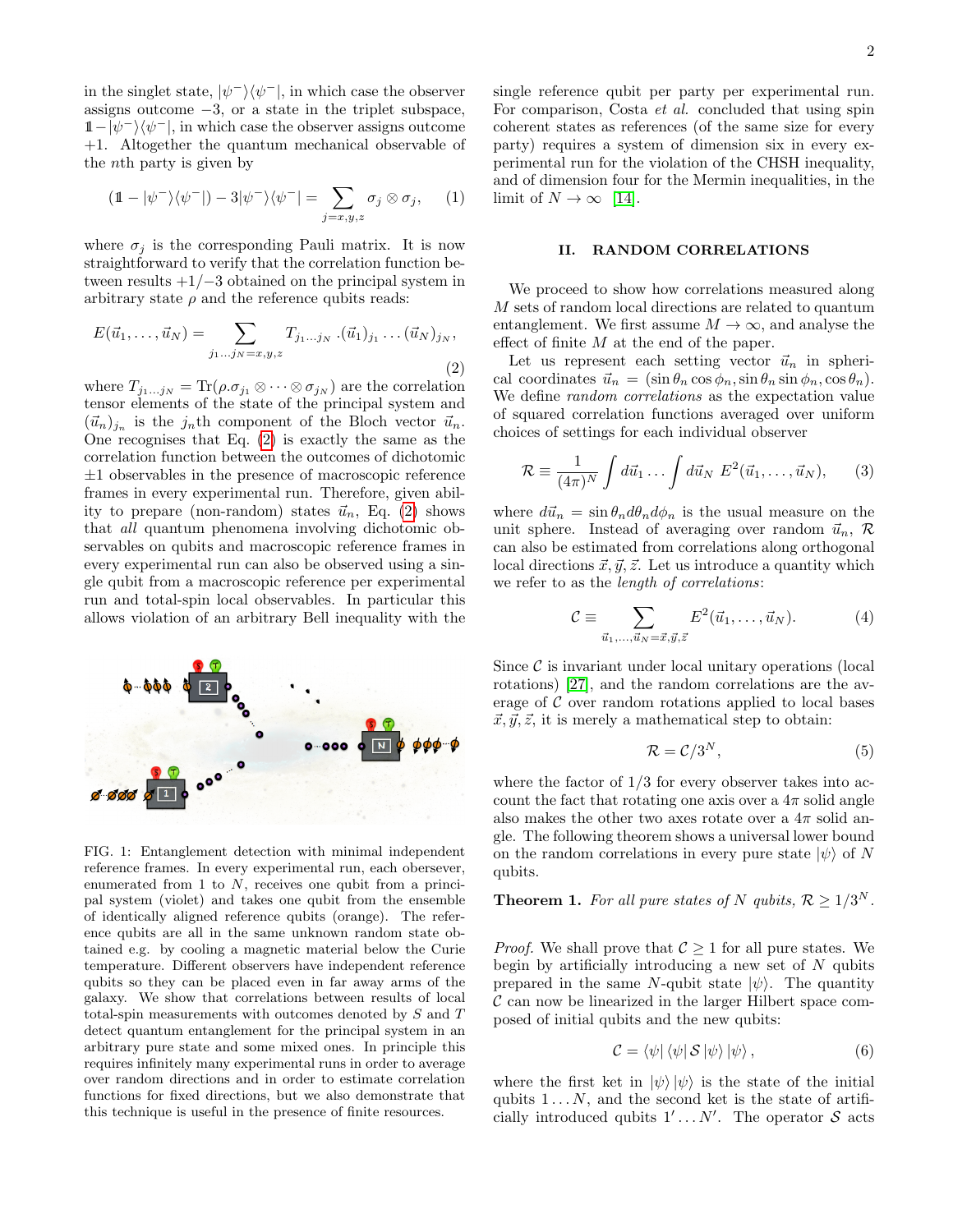on 2N qubits and is defined as:

$$
S \equiv \sum_{j_1,\ldots,j_N=x,y,z} \sigma_{j_1}^{(1)} \otimes \cdots \otimes \sigma_{j_N}^{(N)} \otimes \sigma_{j_1}^{(1')} \otimes \cdots \otimes \sigma_{j_N}^{(N')}, \tag{7}
$$

where we have explicitly written the qubits on which the Pauli operators act. In order to prove the thesis we study the eigenproblem of  $S$  and restrict the solutions to the subspace which is symmetric under exchange of the primed and unprimed systems. Let us put  $S$  in the following form:

$$
S = H_{11'} \otimes \cdots \otimes H_{NN'}, \qquad (8)
$$

where we introduced the Heisenberg hamiltonian (in the units of coupling strength)

$$
H_{nn'} = \sum_{j_n=x,y,z} \sigma_{j_n}^{(n)} \otimes \sigma_{j_n}^{(n')},\tag{9}
$$

with eigenstates  $|00\rangle$ ,  $|11\rangle$ ,  $|\psi^+\rangle = \frac{1}{\sqrt{2}}$  $\frac{1}{2}(|01\rangle + |10\rangle)$  (belonging to eigenvalue +1), and  $|\psi^{-}\rangle = \frac{1}{\sqrt{2}}$  $\frac{1}{2}(|01\rangle-|10\rangle)$ (belonging to eigenvalue  $-3$ ). The eigenvalues of S are the products of these eigenvalues. Note however that not all such products are allowed if we restrict ourselves to the symmetric subspace. Only the eigenstates with an even number of singlet states  $|\psi^-\rangle$  span the symmetric subspace. Therefore, the allowed eigenvalues of  $S$  are given by

$$
s_k = (-3)^{2k}, \t\t(10)
$$

where  $2k$  gives the number of singlet pairs. The lowest eigenvalue,  $s_0 = 1$ , corresponds to no singlets, and we conclude the proof by noting that the expectation value of S cannot be smaller than the minimal eigenvalue.  $\Box$ 

Our method of proof reveals that random correlations can be directly estimated from a measurement of  $S$  performed on two copies of the quantum state. This is reminiscent of direct entanglement detection schemes using the two copies [\[28–](#page-6-11)[32\]](#page-6-12) and suggests a deeper link between random correlations and entanglement.

### III. RANDOM CORRELATIONS AND ENTANGLEMENT

The length of correlations  $\mathcal C$  and similar quantities have appeared in the literature on entanglement detection and quantification before [\[33](#page-6-13)[–37\]](#page-6-14). In particular, Hassan and Joag already concluded that  $\mathcal C$  identifies entanglement in pure states [\[35\]](#page-6-15). However, since their derivation relies on an incorrect theorem in Ref. [\[33\]](#page-6-13), which does not seem to be easily fixable [\[42\]](#page-6-16), we give an alternative proof utilising our Theorem [1.](#page-1-2)

# **Theorem 2.** A pure state is entangled iff  $\mathcal{R} > 1/3^N$ .

*Proof.* Clearly, for any product state we have  $\mathcal{R} = 1/3^N$ (and  $\mathcal{C} = 1$ ). For the converse statement assume that state  $|\psi\rangle$  admits  $\mathcal{C} = 1$  and decompose it in the standard basis:

$$
|\psi\rangle = \sum_{j_1, j_2, \dots, j_N = 0}^{1} \alpha_{j_1 j_2 \dots j_N} |j_1\rangle |j_2\rangle \dots |j_N\rangle. \tag{11}
$$

Since  $\mathcal{C} = 1$ , two copies of  $|\psi\rangle$ , i.e.  $|\psi\rangle \otimes |\psi\rangle$ , lie in the subspace spanned by the tensor product of the symmetric states  $|00\rangle$ ,  $|11\rangle$ , and  $|\psi^+\rangle$  only. Therefore, exchanging any qubit  $i$  with its hypothetical copy  $i'$  will result in the same state. For  $i = 1$ , this leads to the relation

$$
\alpha_{j_1 j_2 \dots j_N} \alpha_{j_{1'} j_{2'} \dots j_{N'}} = \alpha_{j_{1'} j_2 \dots j_N} \alpha_{j_1 j_{2'} \dots j_{N'}}, \qquad (12)
$$

for any  $j_2, ..., j_N, j_{2'}, ..., j_{N'} = 0, 1$ . If we choose  $j_1 =$  $0, j_{1'} = 1$  and fix  $j_i, j_{i'}$  for all  $2 \leq i \leq N$ , this relation takes the form

<span id="page-2-0"></span>
$$
\frac{\alpha_{1|J}}{\alpha_{0|J}} = \frac{\alpha_{1|J'}}{\alpha_{0|J'}},\tag{13}
$$

where  $J \equiv j_2 j_3 j_4 \dots j_N$ , for any  $J, J'$ . Writing  $|\psi\rangle$  in this notation we have

$$
|\psi\rangle = \sum_{J} \alpha_{0|J} (|0\rangle + k_J |1\rangle) \otimes |J\rangle, \qquad (14)
$$

where  $k_J = \alpha_{1|J}/\alpha_{0|J}$  was introduced in [\(13\)](#page-2-0) and shown to be independent of J, i.e.  $k_J = k$ . Therefore the state of the first qubit is the same for every  $J$  and we may rewrite  $|\psi\rangle$  in a product form

$$
|\psi\rangle = (|0\rangle + k|1\rangle) \otimes \sum_{J} \alpha_{0|J} |J\rangle \tag{15}
$$

$$
= |\Phi_1\rangle \otimes |\Phi_{2...N}\rangle , \qquad (16)
$$

with  $|\Phi_1\rangle$  being a pure state of the first qubit and  $|\Phi_{2...N}\rangle$ being a pure state of the last  $N-1$  qubits. Note that by construction,

$$
1 = C_{|\psi\rangle} = C_{|\Phi_1\rangle} C_{|\Phi_{2...N}\rangle} = C_{|\Phi_{2...N}\rangle}, \tag{17}
$$

where  $\mathcal{C}_{|\phi\rangle}$  is the length of correlations calculated for the state  $|\phi\rangle$ . Thus we can apply induction and finally one can write  $|\psi\rangle$  fully as a product state.  $\Box$ 

This theorem provides new perspectives on entanglement in pure states. It is well known that entanglement can be verified by studying the entropy of every oneparticle subsystem. As just shown, an alternative complete characterisation exists, solely in terms of the correlation functions between all N observers (no correlations between smaller number of particles enter this characterisation). In this sense entanglement manifests itself in full correlations: entangled states are more correlated in random local measurements than product states.

Another characterisation of entanglement is implicit in the proofs above. Only for product states it is possible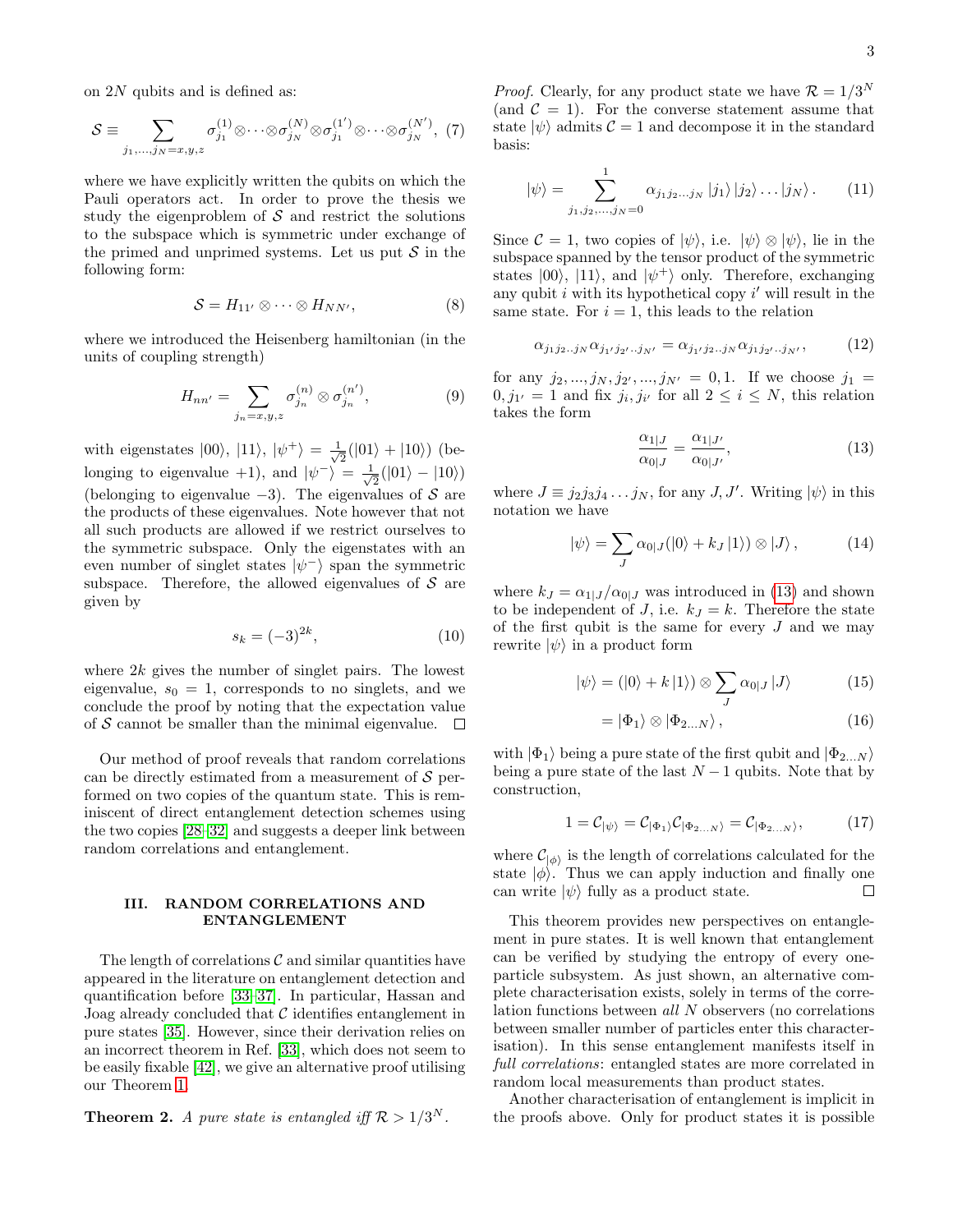to swap the same subsystem of the principal system and its copy without changing the whole two-copy state. It is also worth emphasising that entanglement is detected by a two-step averaging procedure: we need to estimate correlation functions, square them, and then average them over random measurement settings.

### IV. ENTANGLEMENT WITNESS

In principle, to determine  $R$ , an infinite number of measurements has to be performed both in terms of K (the resources needed to estimate correlation functions) and in terms of M (the resources needed for averaging over random settings). Recall that each party repeats  $M$  times preparation of  $K$  reference qubits. We now introduce and study an entanglement witness [\[38,](#page-6-17) [39\]](#page-6-18) that takes the finiteness of K and M into account. It can also be used to detect entanglement in some mixed states.

Let us denote by  $\mathcal{R}_{M,K}$  the random correlations estimated from correlation functions measured along M sets of random directions, each of which is calculated after K experimental runs. Clearly, if both  $M$  and  $K$  tend to infinity,  $\mathcal{R}_{M,K} \to \mathcal{R}$ . We calculate the standard deviation  $\Delta_{M,K}$  of the distribution of  $\mathcal{R}_{M,K}$  for product states and propose the following entanglement witness:

$$
\mathcal{R}_{M,K} > 1/3^N + 2\Delta_{M,K} \quad \Longrightarrow \quad \text{likely } \psi \text{ is ent. (18)}
$$

Simply put, if the estimated random correlations are far away from what is expected for a product state, we most likely are dealing with an entangled state. Compared to standard witnesses, ours is for random correlations and it can be satisfied by separable states, and yet even a single measurement setting may reveal entanglement with high confidence. We now make this statement precise.

We calculate separately the standard deviation due to finite  $M$ ,  $\Delta_M$ , and the standard deviation due to finite K,  $\Delta_K$ . The final variance is  $\Delta_{M,K}^2 = \Delta_M^2 + \Delta_K^2$ . Consider first the case of  $K \to \infty$ . In [A](#page-4-0)ppendix A we prove that the squared correlation of a pure product state of N qubits measured along a random direction is distributed in [0, 1] by the density function:

$$
\chi_N(E^2) = \frac{1}{2^N \sqrt{E^2}} \frac{(-\ln E^2)^{N-1}}{(N-1)!}.
$$
 (19)

Each time a product state is measured with random settings, the squared correlation is picked from this distribution. After  $M$  such trials, by the central limit theorem, the average of squared correlations,  $\mathcal{R}_M$ , will be normally distributed around the mean  $\mathcal{R} = 1/3^N$ . The standard deviation of this normal distribution,  $\Delta_M$ , is closely related to the standard deviation  $\Delta$  of the distribution [\(19\)](#page-3-0):

$$
\Delta_M = \frac{\Delta}{\sqrt{M}} \quad \text{with} \quad \Delta = \sqrt{\frac{1}{5^N} - \frac{1}{9^N}}. \tag{20}
$$

For a normal distribution, there is a 95.4% chance that  $\mathcal{R}_M$  lies within  $2\Delta_M$  from  $\mathcal{R}$ . Therefore, if the observed

value of  $\mathcal{R}_M$  is more than  $2\Delta_M$  away from  $1/3^N$  we are 95.4% sure that the state is entangled. This reliable state-independent entanglement witness also works for some mixed states as we show in Appendix [B.](#page-5-1)

To approximate the effects of finite  $K$ , let us denote by  $E_K$  the value of the correlation function estimated from  $K$  experimental runs with the same measurement settings. For  $K \to \infty$  the estimated  $E_K$  tends to E, the quantum-mechanical prediction for a given setting. By the central limit theorem the distribution of  $E_K$  has By the central limit theorem the distribution of  $E_K$  has<br>standard deviation  $\sqrt{(1 - E^2)/K}$ , where  $\sqrt{1 - E^2}$  is the standard deviation of the binomial distribution of the product of individual measurement results. This distribution can be used to calculate the variance of  $E_K^2$  (see Appendix [C](#page-5-2) for details):

$$
\Delta_K^2 = \frac{2}{MK^2} \left[ 1 - \frac{2(1-K)}{3^N} + (1 - 2K) \left( \frac{1}{9^N} - \Delta_M^2 \right) \right]
$$
\n(21)

where it is also assumed that  $M$  is sufficiently big. In general, in order to reveal entanglement, the number of experimental runs has to scale exponentially with the number of qubits  $N$  as random correlations of all states are exponentially small, and their standard deviations have to be exponentially small in order to distinguish them from separable states.

<span id="page-3-0"></span>Finally, we emphasise that even a single measurement setting per party suffices to confirm entanglement with a high degree of confidence. The probability that a product state has correlation below  $c = 1/3^N + \delta_N$  is given by  $\int_0^c \chi_N(E^2) dE^2 = \Gamma(N, -\frac{1}{2} \ln(\delta_N))/\(N-1)!$  with  $\Gamma$  being the incomplete gamma function. If we fix the confidence to 95.4% as for the normal distribution, i.e. choose  $\delta_N$  correspondingly, then we verified numerically that the probability to observe a Greenberger-Horne-Zeilinger (GHZ) correlation revealing entanglement by a single set of settings with this confidence is 26% for  $N = 3$ , and already 86% for  $N = 10$  qubits. Note that this also holds for GHZ states to which local random rotations have been applied, modelling e.g. polarisation of photons propagating through fibers. Our method also opens the door for entanglement verification in multi-photon experiments (see Appendix [B](#page-5-1) for exemplary detection of noisy GHZ entanglement). For example, in the eight-photon setup of Ref. [\[40\]](#page-6-19) a coincidence click is observed only every  $6 - 7$  minutes. We checked that with a single setting per party and  $K = 1000$  coincidences (corresponding to about 4.5 days of running the experiment) our method confirms entanglement with confidence 95.4% (80%) with probability 49% (63%). Since this kind of entanglement detection pushes the number of measurement settings to minimum, this method is perfectly suited for entanglement detection in multipartite systems.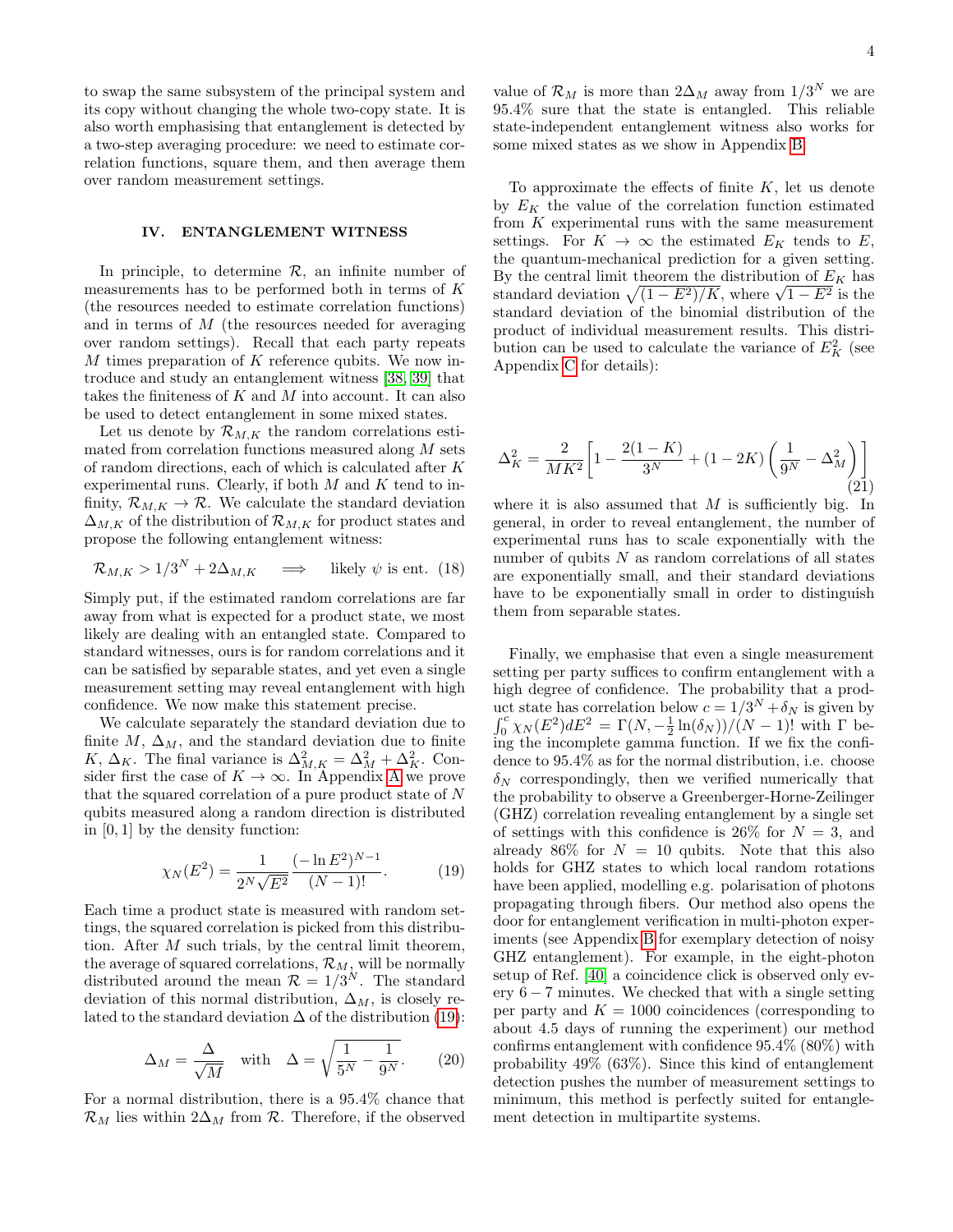## V. HIGHER DIMENSIONS

Although we have explicitly calculated it for qubits all our results apply to d-level systems. One simply replaces in our theorems the Pauli matrices with the generators of SU(d). Since there are  $d^2 - 1$  such generators, vectors  $\vec{u}_n$ have to be extended to  $d^2 - 1$  dimensions as well as the corresponding sums over Pauli matrices. By following the same lines of proofs as for qubits one finds that for all pure states of  $N$  qudits

$$
(d2 - 1)N \mathcal{R} = \mathcal{C} \ge \left[\frac{d(d-1)}{2}\right]^N, \tag{22}
$$

and again the lower bound is achieved only by product states. It is also straightforward to generalise these proofs to subsystems of arbitrary dimensions  $d_1, d_2, \ldots, d_N$ .

#### VI. CONCLUSIONS

We showed that pure state entanglement can be solely characterised by correlations between all involved particles and that it can be detected by measurements along random local directions. Simply put, entangled states are more correlated than product states. No shared reference frame is required for entanglement detection and it can even be revealed using only one qubit per experimental run from a reference in an unknown state. Furthermore, correlations measured along one random setting per party are shown to reveal entanglement. This randomness empowered entanglement detection works for pure states as well as some mixed states and can be put to practical use in multiparty experiments as well as setups where frame-alignment is difficult, e.g. space experiments with photons. We hope that our new perspective on such a basic aspect of quantum physics as pure state entanglement will find new applications and stimulate new results in all fields that utilise it.

#### Acknowledgments

We thank Caslav Brukner for discussions. This work is supported by the National Research Foundation, Ministry of Education of Singapore Grant No. RG98/13, start-up grant of the Nanyang Technological University, NCN Grant No. 2012/05/E/ST2/02352, and European Commission Project RAQUEL, and Austrian Science Fund (FWF) Individual Project 2462.

## <span id="page-4-0"></span>Appendix A: Distribution of random squared correlation of product states

Here we show how  $E^2$  of a product state of N qubits is distributed if the measurement direction is chosen uniformly at random. We proceed by induction on the number of qubits. For  $N = 1$ , without loss of generality we choose the measured state to be  $\rho = |0\rangle \langle 0|$ . Arbitrary measurement is parameterised by spherical angles  $(\theta, \phi)$ and expressed in terms of Pauli matrices as

$$
\sigma(\theta, \phi) = \sin \theta \cos \phi \sigma_x + \sin \theta \sin \phi \sigma_y + \cos \theta \sigma_z. \quad (A1)
$$

The squared correlation measured along the direction  $(\theta, \phi)$  is therefore

<span id="page-4-1"></span>
$$
E_1^2 = \cos^2 \theta,\tag{A2}
$$

where index 1 emphasises that only one particle is measured. Since the measurement direction is uniformly distributed in a unit spherical shell,  $\cos \theta$  is uniformly distributed on  $[-1, 1]$ . From Eq. [\(A2\)](#page-4-1) the probability density for  $E_1^2 \in [0,1]$  is derived to read

<span id="page-4-3"></span><span id="page-4-2"></span>
$$
\chi_1(E_1^2) = \frac{1}{2\sqrt{E_1^2}}.\tag{A3}
$$

Now we prove that for product states of N qubits squared correlation measured along uniformly random local directions,  $E_N^2 \in [0, 1]$ , is distributed according to probability density

$$
\chi_N(E_N^2) = \frac{1}{2^N \sqrt{E_N^2}} \frac{(-\ln E_N^2)^{N-1}}{(N-1)!}.
$$
 (A4)

For  $N = 1$  one verifies that [\(A4\)](#page-4-2) returns [\(A3\)](#page-4-3). Now as-sume that [\(A4\)](#page-4-2) holds for  $N = k \geq 1$ . We shall prove that it holds for  $N = k+1$  as well. For a product state of  $k+1$ qubits the correlation factors into product of correlation for the first k qubits and suitable Bloch component of the state of the last qubit:

$$
E_{k+1}^2 = E_k^2 E_1^2. \tag{A5}
$$

Since now random variable  $E_{k+1}^2$  is a product of two independent random variables  $E_k^2$  and  $E_1^2$ , the probability density of  $E_{k+1}^2$  can be calculated as [\[41\]](#page-6-20):

$$
\chi_{k+1}(E_{k+1}^2) = \int_{E_{k+1}^2}^{1} \chi_1(E_1^2) \chi_k\left(\frac{E_{k+1}^2}{E_1^2}\right) \frac{dE_1^2}{E_1^2}
$$

$$
= \frac{1}{2^{k+1} \sqrt{E_{k+1}^2}} \frac{(-\ln E_{k+1}^2)^k}{k!}, \qquad (A6)
$$

where the lower limit in the integral follows from  $E_k^2 =$  $E_{k+1}^2/E_1^2 \le 1$ . Thus [\(A4\)](#page-4-2) holds for  $N = k+1$ , and by induction on  $N$ , it holds for product state of any number of qubits. Using this density function it is straightforward to compute the standard deviation

<span id="page-4-4"></span>
$$
\Delta = \sqrt{\langle E^4 \rangle - \langle E^2 \rangle^2} = \sqrt{\frac{1}{5^N} - \frac{1}{9^N}}.
$$
 (A7)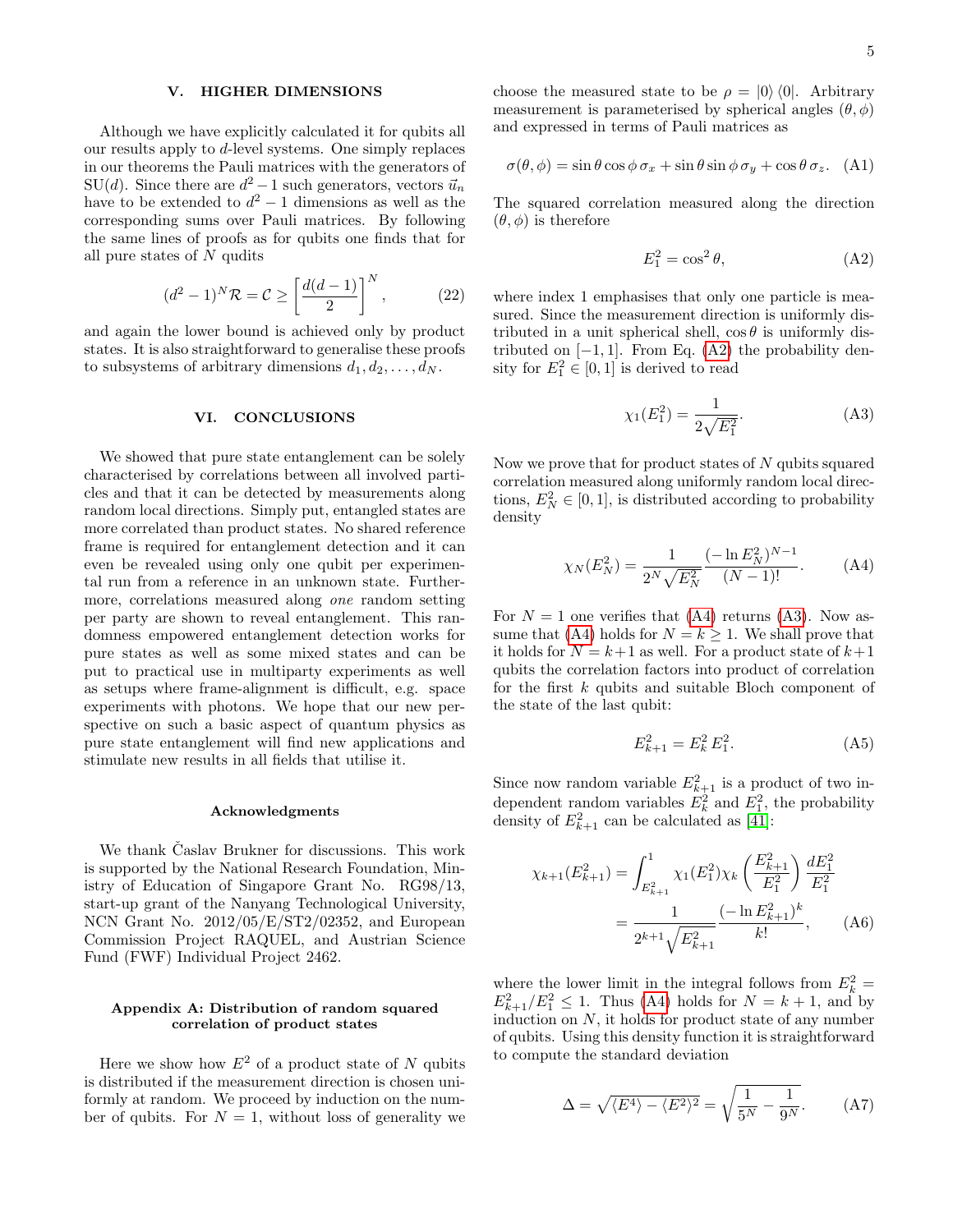## <span id="page-5-1"></span>Appendix B: Convexity and bound on standard deviation of separable states

It is difficult to obtain standard deviation similar to [\(A7\)](#page-4-4) for general separable states. However, we can put an upper bound on it. Let  $\rho$  be a separable state

$$
\rho = \sum_{i} p_i \rho_i, \tag{B1}
$$

with pure product states  $\rho_i$  of N qubits and probabilities  $p_i$ . The correlation of  $\rho$  is

$$
E(\rho) = \sum_{i} p_i E(\rho_i). \tag{B2}
$$

Since  $E^4$  is a convex function,  $E^4(\rho) \leq \sum_i p_i E^4(\rho_i)$ , we have

$$
\Delta_{\rho} = \sqrt{\langle E^4 \rangle - \langle E^2 \rangle^2}
$$
  

$$
\leq \sqrt{\sum_{i} p_i \langle E^4(\rho_i) \rangle} = \sqrt{\frac{1}{5^N} \sum_{i} p_i} = \frac{1}{5^{N/2}}.
$$
 (B3)

Here  $\Delta_{\rho}$  is the standard deviation of the distribution of squared random correlations of  $\rho$ . Since length of correlation is a convex function,  $\mathcal{C}(\rho) \leq \sum_i p_i \mathcal{C}(\rho_i) = 1$ . Hence we are at least 95.4% sure that a mixed states  $\rho$ is entangled once its random correlation  $\mathcal{R}_{\rho}$  exceeds the threshold  $1/3^N$  by twice the value of  $1/5^{N/2}$ . To demonstrate this idea, consider an N-qubit mixture of the GHZ state and white noise:

$$
\rho = \varepsilon \,\rho_{GHZ} + (1 - \varepsilon) \,\frac{1}{2^N} \mathbb{I}.\tag{B4}
$$

It is straightforward to verify that the random correlation of such state is given by

$$
\mathcal{R}_{\rho} \simeq \varepsilon^2 \frac{2^{N-1}}{3^N}.
$$
 (B5)

Our witness reveals entanglement in  $\rho$  for  $\varepsilon \geq$  $\sqrt{\frac{3^N}{2^{N-25N/2}}}$ , i.e. for exponentially small in the number of qubits admixture of the GHZ state.

## <span id="page-5-2"></span>Appendix C: Standard deviation of random correlation due to finite K

Here we derive the standard deviation of random correlation due to finite number of experimental runs with fixed settings,  $K$ , and due to finite (but large) number of random settings,  $M$ . In the main text we argue

that standard deviation of correlations estimated after  $K$  measurement runs for fixed, say *i*th, set of settings equals  $\sigma_{\varepsilon_i} = \sqrt{\left(1 - \varepsilon_i^2\right)/K}$ , where  $\varepsilon_i$  denotes the quantum mechanical correlation function for the ith settings. For finite  $K$ , the estimated expectation value (denoted by x) will be normally distributed around  $\varepsilon_i$  within the range from  $-1$  to  $+1$ . We assume that  $\varepsilon_i$  is sufficiently small and/or  $K$  is sufficiently large so that the range of the normal distribution is well within  $[-1, 1]$ . Then the probability density of this distribution can be written as

$$
f(x) = \frac{1}{\sqrt{2\pi\sigma_{\varepsilon_i}^2}} \exp\left(-\frac{(x-\varepsilon_i)^2}{2\sigma_{\varepsilon_i}^2}\right).
$$
 (C1)

The variance of squared correlations follows from the following calculations:

$$
\langle x^2 \rangle = \int_{-\infty}^{\infty} f(x)x^2 dx = \varepsilon_i^2 + \sigma_{\varepsilon_i}^2,
$$
 (C2)

$$
\langle x^4 \rangle = \int_{-\infty}^{\infty} f(x)x^4 dx = \varepsilon_i^4 + 6\varepsilon_i^2 \sigma_{\varepsilon_i}^2 + 3\sigma_{\varepsilon_i}^4, \qquad \text{(C3)}
$$

$$
\Delta_i^2 \equiv \langle x^4 \rangle - \langle x^2 \rangle^2 = 2\sigma_{\varepsilon_i}^2 (\sigma_{\varepsilon_i}^2 + 2\varepsilon_i^2)
$$
 (C4)

$$
=\frac{2}{K^2}(1-\varepsilon_i^2)(1-\varepsilon_i^2+2K\varepsilon_i^2)
$$
 (C5)

$$
= \frac{2}{K^2} \left[ 1 - 2(1 - K)\varepsilon_i^2 + (1 - 2K)\varepsilon_i^4 \right].
$$
 (C6)

Random correlations are additionally averaged over random measurement directions:

$$
\mathcal{R}_{M,K} = \frac{1}{M} (\varepsilon_1^2 + \dots + \varepsilon_M^2).
$$
 (C7)

The variance of random correlation is therefore given by:

$$
\Delta_K^2 = \frac{1}{M^2} \sum_{i=1}^M \Delta_i^2
$$
\n
$$
= \frac{2}{MK^2} \left[ 1 - 2(1 - K) \sum_i \frac{\varepsilon_i^2}{M} + (1 - 2K) \sum_i \frac{\varepsilon_i^4}{M} \right]
$$
\n(C9)\n
$$
\approx \frac{2}{MK^2} \left[ 1 - \frac{2(1 - K)}{3^N} + (1 - 2K)(\frac{1}{9^N} - \Delta_M^2) \right]
$$
\n(C10)

where in the last line we assume that  $M$  is large ehough so that for product states  $\sum_{i=1}^{M}$  $\frac{\varepsilon_i^2}{M} \to \frac{1}{3^N}$ , because it is the expectation value of squared correlations along random directions and  $\sum_{i=1}^{M}$  $\frac{\varepsilon_i^4}{M} \to \frac{1}{9^N} + \Delta_M^2$ , with  $\Delta_M^2$  derived in the main text.

<span id="page-5-0"></span>[1] Y.-C. Liang, N. Harrigan, S. D. Bartlett, and T. Rudolph, Phys Rev. Lett. 104, 050401 (2010).

[2] J. J. Wallman, Y.-C. Liang, and S. D. Bartlett, Phys.